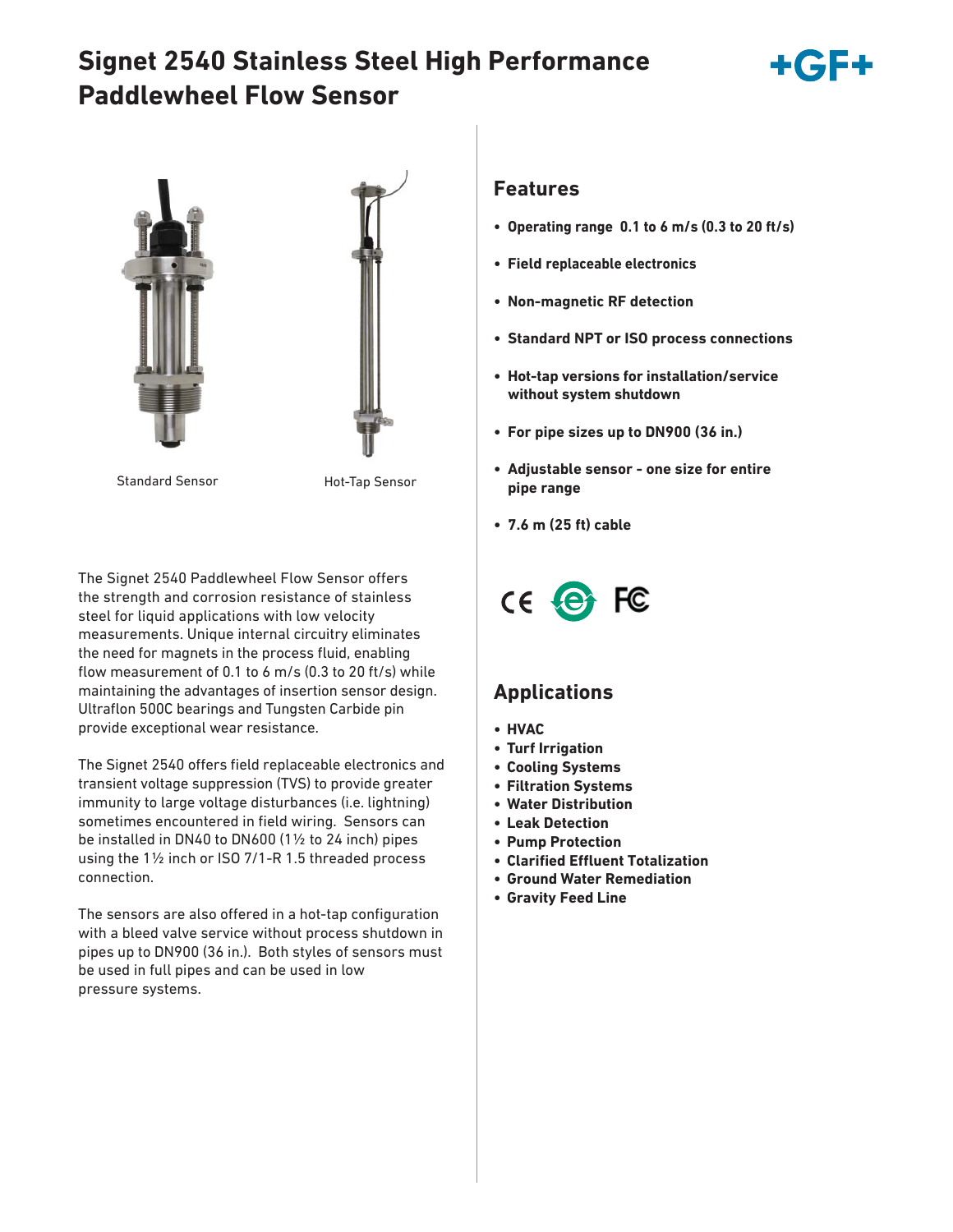## **Specifications**

| General                                                   |                                                              |                        |                   |  |  |
|-----------------------------------------------------------|--------------------------------------------------------------|------------------------|-------------------|--|--|
| <b>Operating Range</b>                                    | $0.1$ to 6 m/s                                               | $0.3$ to $20$ ft/s     |                   |  |  |
| Pipe Size Range                                           | <b>Standard Version</b>                                      | <b>DN40 to DN600</b>   | 11/2 to 24 in.    |  |  |
|                                                           | Hot-Tap Version                                              | <b>DN40 to DN900</b>   | 11/2 to 36 in.    |  |  |
| <b>Sensor Fitting Options</b>                             | $1\frac{1}{2}$ in. NPT threads<br>ISO 7/1-R 1.5 threads      |                        |                   |  |  |
| Linearity                                                 | ±1% of full range                                            |                        |                   |  |  |
| Repeatability                                             | $\pm 0.5\%$ of full range                                    |                        |                   |  |  |
| Min. Reynolds Number Required                             | 4500                                                         |                        |                   |  |  |
| <b>Wetted Materials</b>                                   |                                                              |                        |                   |  |  |
| Body                                                      | 316 stainless steel (1.4401)                                 |                        |                   |  |  |
| Fitting                                                   | 316 stainless steel (1.4401)                                 |                        |                   |  |  |
| Fitting O-rings                                           | FKM, optional EPR (EPDM)                                     |                        |                   |  |  |
| Rotor                                                     | 17-4PH-1 Stainless Steel                                     |                        |                   |  |  |
| Rotor Pin                                                 | Tungsten Carbide GRP 1 (standard) stainless steel (optional) |                        |                   |  |  |
| Retainers (2)                                             | 316 stainless steel (1.4401)                                 |                        |                   |  |  |
| Rotor Bearings (2)                                        | Carbon fiber reinforced PTFE                                 |                        |                   |  |  |
| <b>Electrical</b>                                         |                                                              |                        |                   |  |  |
| Frequency                                                 | 49 Hz per m/s nominal                                        | 15 Hz per ft/s nominal |                   |  |  |
| Power                                                     | 5 to 24 VDC ±10%, regulated, 1.5 mA max.                     |                        |                   |  |  |
| Output Type                                               | Open collector, sinking, max 10.0 mA                         |                        |                   |  |  |
| Cable Length                                              | 7.6 m (25 ft), can be extended up to 300 m (1,000 ft)        |                        |                   |  |  |
| Cable Type                                                | 2-conductor twisted-pair with shield, 22 AWG                 |                        |                   |  |  |
| <b>Max. Temperature/Pressure Rating</b>                   |                                                              |                        |                   |  |  |
| Sensor with standard FKM<br>sensor fitting O-rings        | 17 bar @ 82 °C                                               | 250 psi @ 180 °F       |                   |  |  |
| Sensor with optional EPR (EPDM)<br>sensor fitting O-rings | 17 bar @ 100 °C                                              | 250 psi @ 212 °F       |                   |  |  |
| <b>Operating Temperature</b>                              | -18 °C to 100 °C                                             | 0 °F to 212 °F         |                   |  |  |
| <b>Shipping Weight</b>                                    |                                                              |                        |                   |  |  |
|                                                           | $3 - 2540 - 1 / - 2 / - 15 / - 25$                           | 1.79 kg                | 3.9 <sub>lb</sub> |  |  |
|                                                           | $3 - 2540 - 3/-4/-35/-45$                                    | 2.15 kg                | 4.7 lb            |  |  |
| <b>Standards and Approvals</b>                            |                                                              |                        |                   |  |  |
|                                                           | CE. FCC<br>RoHS compliant, China RoHS                        |                        |                   |  |  |
|                                                           |                                                              |                        |                   |  |  |
|                                                           |                                                              |                        |                   |  |  |

Manufactured under ISO 9001 for Quality and ISO 14001 for Environmental Management and OHSAS 18001 for Occupational Health and Safety

See Temperature and Pressure graphs for more information.

### **Dimensions**

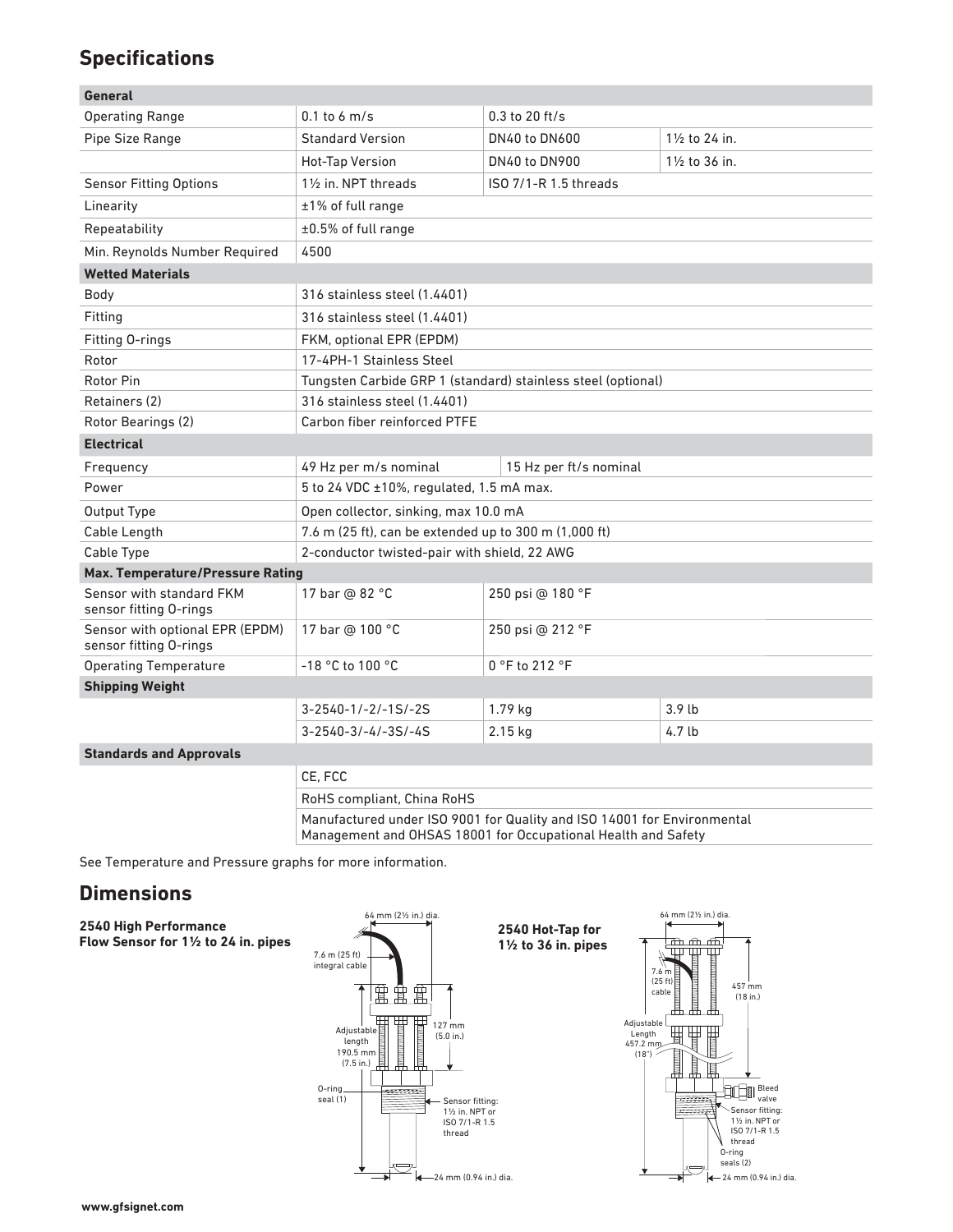

#### **Application Tips**

- For systems with components of more than one material, the maximum temperature/pressure specification must always be referenced to the component with the lowest rating.
- Use the Conduit Adapter Kit to protect the cable-to-sensor connection when used in outdoor environments.
- Sensor electronics can be easily replaced by 3-2541.260-1 or 3-2541.260-2.

### **Temperature/Pressure Graphs**

#### **Note:**

The pressure/temperature graphs are specifically for the Signet sensor. During system design the specifications of all components must be considered. In the case of a metal piping system, a plastic sensor will reduce the system specification. When using a PVDF sensor in a PVC piping system, the fitting will reduce the system specification.